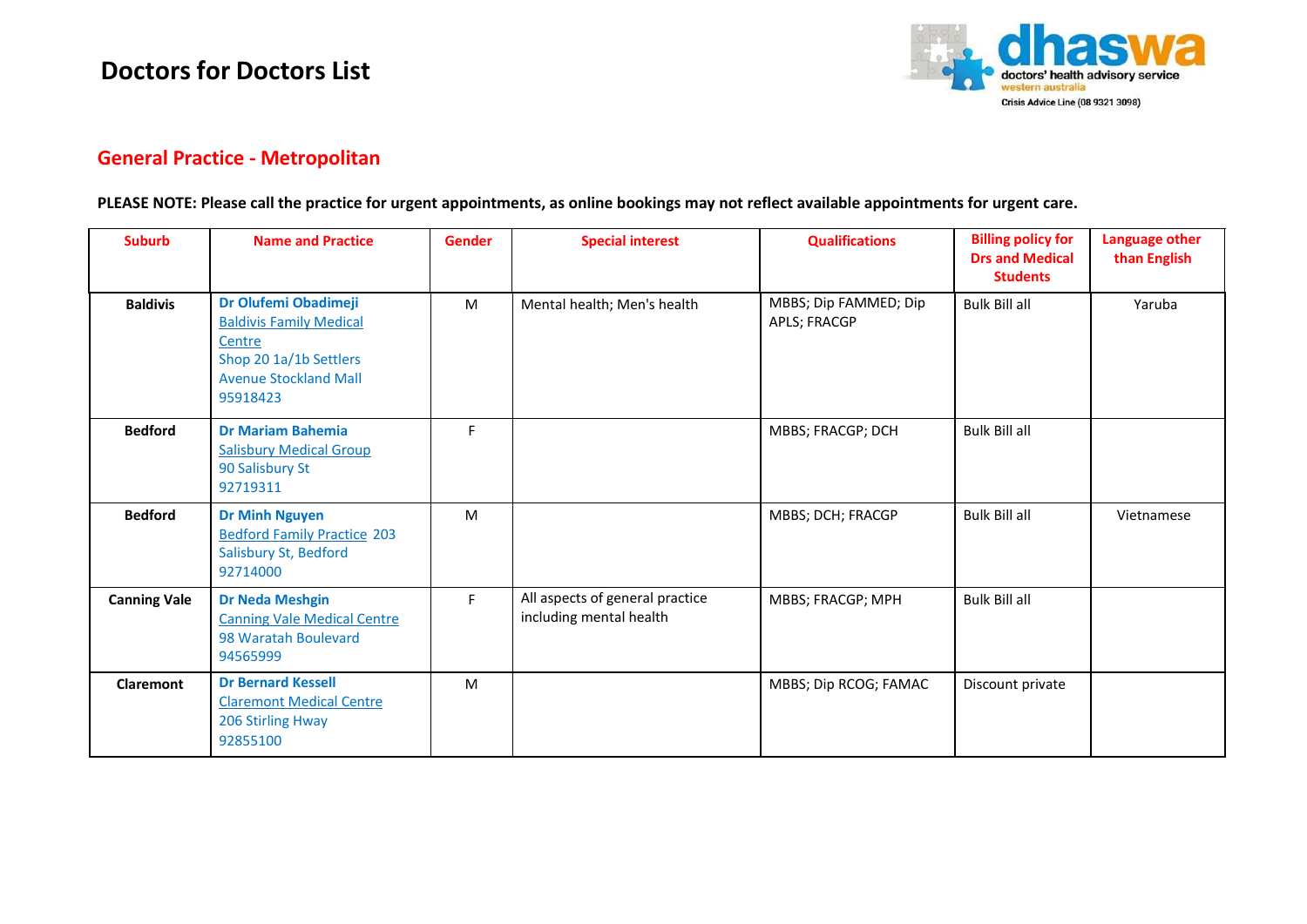| Claremont                    | <b>Dr Clare Matthews</b><br><b>Ashton Avenue Medical</b><br>Centre<br>14 Ashton Avenue<br>93852288     | F  |                                                                                                                           | MBChB; FRACGP                             | Private Bill all                                                 |               |
|------------------------------|--------------------------------------------------------------------------------------------------------|----|---------------------------------------------------------------------------------------------------------------------------|-------------------------------------------|------------------------------------------------------------------|---------------|
| <b>Clarkson</b>              | <b>Dr Richard Hilditch</b><br><b>Key Largo Medical Centre</b><br>1/61 Ocean Keys Boulevard<br>64017444 | M  | Mental health; Skin; Minor<br>surgery; Men's Health                                                                       | MBChB; MRCS; MRCGP;<br><b>FRACGP</b>      | <b>Bulk Bill all</b>                                             |               |
| <b>Cottesloe</b>             | <b>Dr Nicholas Cooke</b><br><b>Painless Clinic</b><br>5/136 Railway Street<br>1300429411               | M  | Pain management including<br>urgent appointments and non<br>opiod options.                                                | MBBS; DRCOG; MRCGP;<br><b>FRACGP</b>      | <b>Bulk Bill Medical</b><br>Students                             |               |
| <b>Currumbine</b>            | <b>Dr Lauren Johnson</b><br>2/4 Hobsons Gate<br>9304 1120                                              | F. | Paediatrics, Women's Health,<br>Antenatal care, Postnatal care,<br>Breastfeeding, Infant care,<br>Eczema, Food allergies, | <b>MBBS; FRACGP</b>                       | Bulk bill all                                                    |               |
| <b>Dalkeith</b>              | <b>Dr Paulien de Boer</b><br><b>Dalkeith Medical Centre</b><br>9/81 Waratah Avenue<br>93867417         | F. | Women's health; Aged care;<br>Paediatrics; Removal of small<br>skin cancers; Depression and<br>anxiety                    | <b>BMBS; FRACGP</b>                       | <b>Bulk Bill all</b>                                             | Dutch, French |
| <b>Duncraig</b>              | <b>Dr Stephan Hellmuth</b><br><b>Glengarry Medical Group</b><br>2/57 Arnisdale Road<br>94479711        | M  | Holistic family practice                                                                                                  | MBBS; B. Med.Sci.(Hons);<br>Dip. Obs RCOG | Bulk Bill unless<br>patient prefers<br>to be privately<br>billed | German        |
| <b>East Perth</b>            | <b>Dr Erik Beltz</b><br><b>East Perth Medical Centre</b><br>168 Adelaide Tce<br>92214242               | M  | Paediatrics; Orthopaedics;<br>Women's health                                                                              | MD; FRACGP                                | <b>Bulk Bill all</b>                                             | Dutch         |
| <b>East Victoria</b><br>Park | <b>Dr Liz Kerr</b><br><b>Next Practice</b><br>1009-1015 Albany Highway<br>7905 7200                    | F. | Gynaecology/ Obstetrics; Shared<br>Antenatal Care; Men's health;<br>Mental health                                         | MBBS; FRACGP; Dip Obs                     | <b>Bulk Bill all</b>                                             |               |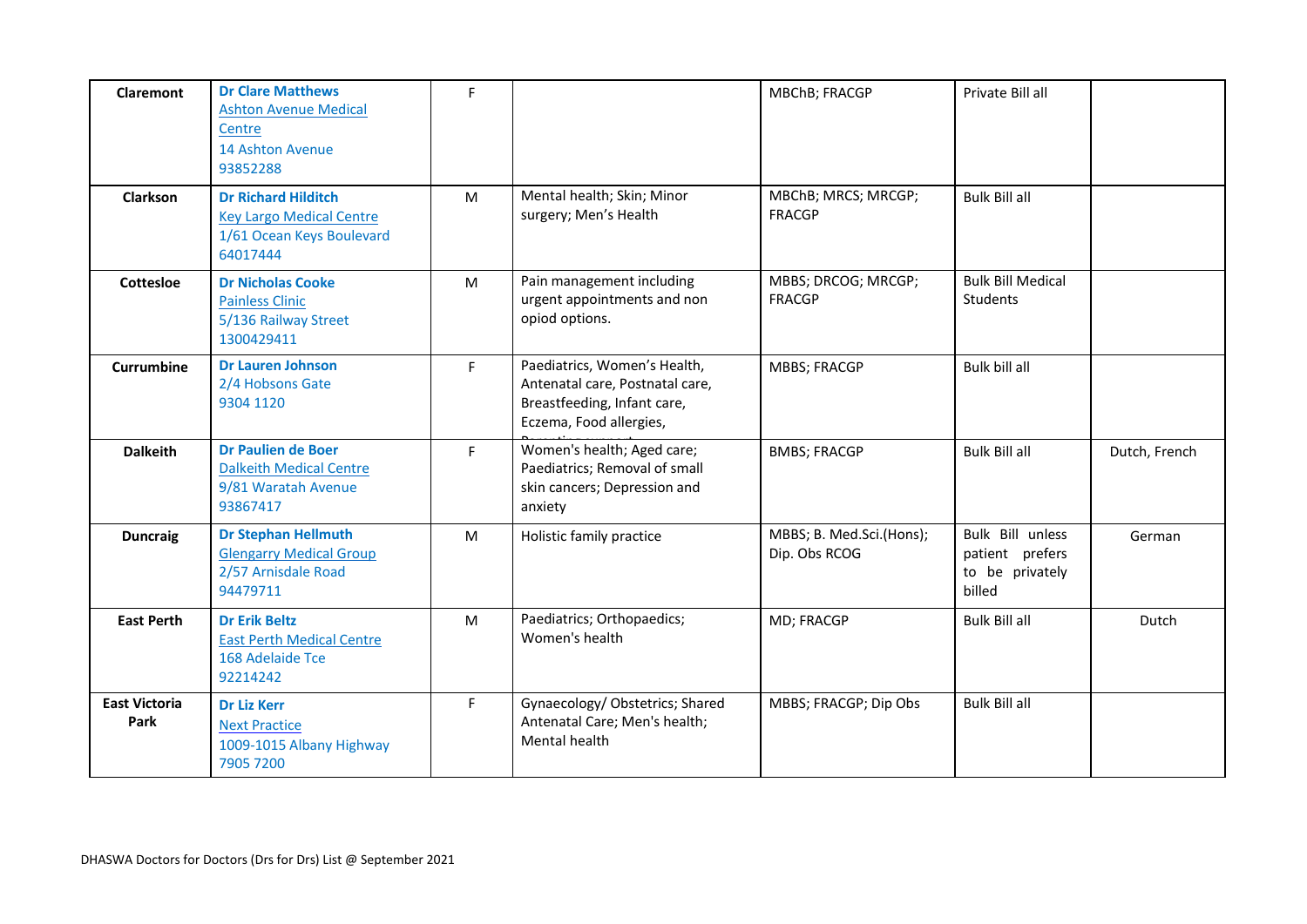| Edgewater            | <b>Dr Claire Hill-Smith</b><br><b>St John Medical</b><br>21 Joondalup Drive<br>08 9400 7000                | F.        | Chronic disease, women's health,<br>child health.                                                     | RACGP fellow, RCGP<br>(UK 2010)                                                     | Bulk bill weekdays<br>Private billing other<br>days |
|----------------------|------------------------------------------------------------------------------------------------------------|-----------|-------------------------------------------------------------------------------------------------------|-------------------------------------------------------------------------------------|-----------------------------------------------------|
| <b>Midland</b>       | <b>Dr David Hoffman</b><br><b>North Street Medical Centre</b><br><b>40 Great Northern Hwy</b><br>9274 2456 | ${\sf M}$ | Medico - legal; Psychiatry;<br>Substance use; Internal medicine                                       | MBBS; LL.B.B; DCH;<br>FRACGP; MICGP                                                 | <b>Bulk Bill all</b>                                |
| Fremantle            | Dr Stephen Adams<br><b>West End Medical 2</b><br><b>Bannister St</b><br>92261377                           | M         | Mens health, womens<br>health(including Mirena insertion,)<br>mental health and sexual health         | MA; MBBS; MRCGP; DCH                                                                | <b>Bulk Bill all</b>                                |
| <b>Fremantle</b>     | <b>Dr Emily MacDonald</b><br><b>Ellen Health Hampton</b><br>Rd 92390200                                    | F.        | Gynaecology; Mirena insertion;<br>Skin cancer medicine; Skin checks;<br>Minor operations; Paediatrics | <b>MBBS; MRCGP</b>                                                                  | <b>Bulk Bill Medical</b><br>Students                |
| Gwellup              | <b>Dr Deanne Sceales</b><br><b>Gwelup Medical Centre</b><br>North Beach Rd<br>92448588                     | F         | Women's health; Paediatrics and<br>adolescent health; Musculoskeletal<br>medicine; Mental health      | MBBS(Hons); BSc<br>Physiotherapy; Dip Child<br>Health; Dip Womens<br>health; FRACGP | <b>Bulk Bill all</b>                                |
| <b>Helena Valley</b> | <b>Dr Melanie Wise</b><br><b>Helena Valley Medical</b><br>Centre<br>1/160 Scott Street<br>92551161         | F         | Womens health; Cosmetic<br>medicine; Children; Mental<br>health                                       | MBBS; FRACGP                                                                        | <b>Bulk Bill all</b>                                |
| High<br>Wycombe      | <b>Dr Catherine Civil</b><br><b>Stirk Medical Group</b><br>32 Newburn Rd<br>94545233                       | F.        | Remote and disadvantaged health;<br>Women's health; Mental health                                     | MBBS; FRACGP; FACRRM                                                                | <b>Bulk Bill all</b>                                |
| Kalamunda            | <b>Dr Rebecca Hunt-Davies</b><br><b>Mead Medical</b><br><b>37 Elizabeth Steet</b><br>92934455              | F.        | Women's health                                                                                        | MBBS; FRACGP; DCH                                                                   | <b>Bulk Bill Medical</b><br>Students                |
| Kelmscott            | <b>Dr Leif Thonell</b><br><b>Kelvale Medical Group</b><br>53 Railway Ave<br>94951230                       | M         | Skin and infectious diseases                                                                          | MBBCh; DTMH;<br>MFAMMED; DA; FRACGP                                                 | <b>Bulk Bill all</b>                                |

DHASWA Doctors for Doctors (Drs for Drs) List @ September 2021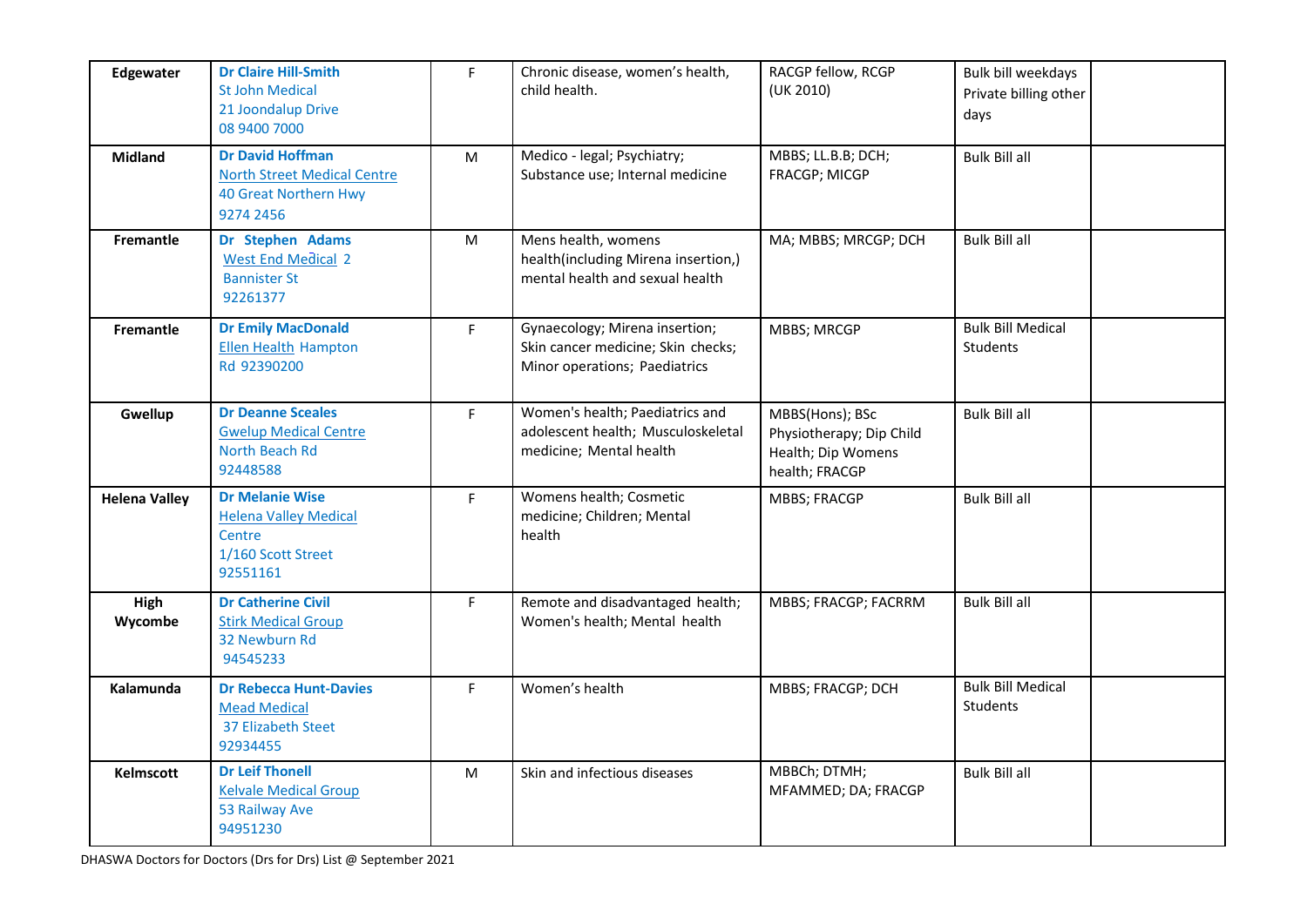| Lockridge          | Dr David Adam Lockridge<br><b>Medical Centre 32 Weddall</b><br>Road<br>62782555                | M  |                                                                                                                | MBBS; DCH; FRACGP                                       | <b>Bulk Bill all</b>                                                                                |  |
|--------------------|------------------------------------------------------------------------------------------------|----|----------------------------------------------------------------------------------------------------------------|---------------------------------------------------------|-----------------------------------------------------------------------------------------------------|--|
| Lockridge          | <b>Dr Sarah Newman</b><br><b>Lockridge Medical Centre</b><br>32 Weddall Road<br>62782555       | F  |                                                                                                                | MBBS (Hons); FRACGP                                     | <b>Bulk Bill all</b>                                                                                |  |
| <b>Midland</b>     | <b>Dr Eboney Staker</b><br><b>40 Great Northern</b><br>Highway<br>08 9274 2456                 | F  | Genetic medicine, Child Health,<br>Women's Health, Oncology                                                    | MMBBS BSc Hons FRACGP<br>Dip Pall Care Dip child health | Bulk bill all                                                                                       |  |
| <b>Mt Lawley</b>   | <b>Dr Cindy Ng</b><br><b>GP</b> on Beaufort,<br>691 Beaufort St<br>9262 8600                   | F. | Mental health, women's health                                                                                  | MBBA ( Hons), FRACGP,<br><b>DRANZCOG</b>                | <b>Bulk Bill all</b>                                                                                |  |
| <b>Mt Lawley</b>   | Dr Sunita Chelvanayagam<br><b>Third Avenue Surgery</b><br>779 Beaufort St<br>92725533          | F. | Women's health; Antenatal care;<br>Mental health                                                               | MB; BCh; BAO; LRCP and<br>SI(NUI); FRACGP               | <b>Bulk Bill all</b>                                                                                |  |
| <b>Mt Lawley</b>   | Dr Emilie Pitter Lindisfarne<br><b>Medical Group 697 Beaufort</b><br><b>St</b><br>92722455     | F  | Women's health/family planning<br>including implanon/Mirena<br>insertion/removal; and shared<br>antenatal care | MBBS (Hons); FRACGP                                     | <b>Bulk Bill during</b><br>office hours,<br>privately bill for<br>evenings and<br>Saturday mornings |  |
| Mt Lawley          | <b>Dr Simon Torvaldsen</b><br><b>Third Ave Surgery 779</b><br><b>Beaufort St</b><br>92725533   | M  | Pain management                                                                                                | <b>MBBS</b>                                             | <b>Bulk Bill all</b>                                                                                |  |
| <b>Nedlands</b>    | Dr Eva Cronstedt Nedlands<br><b>Medical Centre Suite 25, 88</b><br><b>Broadway</b><br>93898964 | F  | Preventative medicine; Chronic<br>health conditions; Children's<br>health; Women's health; Mental<br>health    | <b>MBBS</b>                                             | <b>Bulk Bill Medical</b><br>Students                                                                |  |
| <b>North Perth</b> | <b>Dr Jenny Fay</b><br>435 Fitzgerald St<br>9228 8173                                          | F  | Aged care, shared antenatal care                                                                               | MBBS; FRACGP; DRACOG                                    | Bulk bill all                                                                                       |  |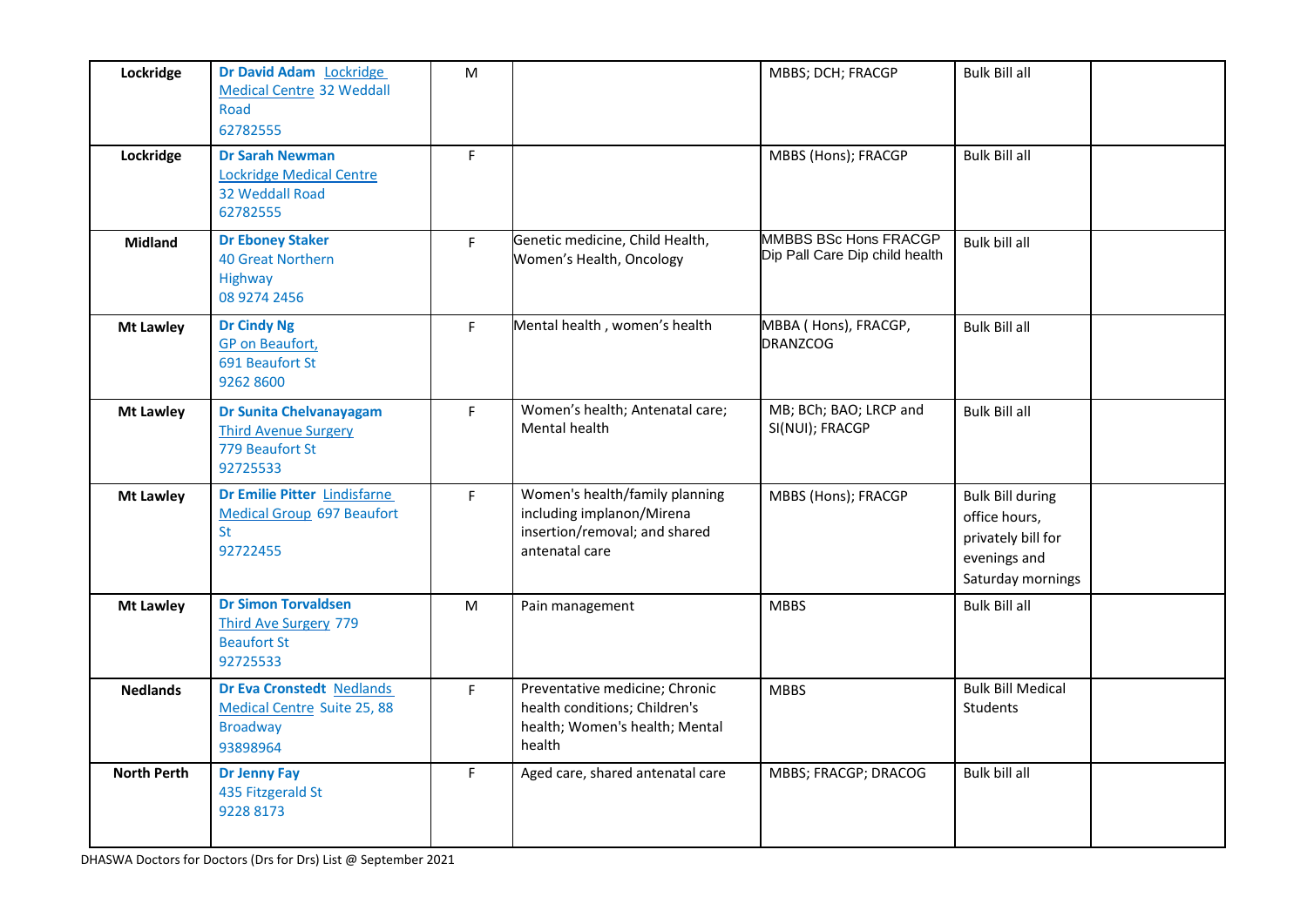| <b>Ocean Reef</b>   | <b>Dr Jana Combrinck</b><br><b>Ocean Reef Medical Centre</b><br>81 Marine Blvd<br>93075344                     | F         | Women's health; Mental health;<br>Sexual health; Paediatrics                              | MBBS; DRANZCOG; DCH                           | <b>Bulk Bill all</b>                                          |  |
|---------------------|----------------------------------------------------------------------------------------------------------------|-----------|-------------------------------------------------------------------------------------------|-----------------------------------------------|---------------------------------------------------------------|--|
| Palmyra             | <b>Dr Gina Varne</b><br><b>Leeuwin Medical Group</b><br>275 Canning Highway<br>93397799                        | F.        |                                                                                           | <b>MBBS</b>                                   | Mostly Bulk Bill                                              |  |
| Scarborough         | <b>Dr Jack Faigenbaum</b><br><b>Scarborough Beach Medical</b><br>Centre<br>37 Scarborough Beach Rd<br>93418300 | ${\sf M}$ |                                                                                           | <b>MBBS</b>                                   | <b>Bulk Bill all</b>                                          |  |
| <b>Shenton Park</b> | <b>Dr Helen Hankey</b><br><b>Churchill Health Centre</b><br>217 Nicholson Road<br>93813691                     | F         | Women's health; Mental health                                                             | MBBS(WA)                                      | <b>Discount Private</b>                                       |  |
| <b>Shenton Park</b> | <b>Dr Catherine Irvin</b><br><b>Onslow Road Family Practice</b><br>98 Onslow Road<br>93814733                  | F         |                                                                                           | <b>MBBS; FRACGP</b>                           | Privately bill new<br>patients, bulk bill<br>medical students |  |
| <b>Shenton Park</b> | <b>Dr Helen Wilcox</b><br><b>Shenton General Practice</b><br>209 Nicholson Rd<br>93818154                      | F.        | Doctors' Health                                                                           | MB BS Hons. MClinRes<br><b>FRACGP DCH</b>     | <b>Bulk Bill all</b>                                          |  |
| <b>Shenton Park</b> | <b>Dr Nick McLernon</b><br><b>Shenton General Practice</b><br>209 Nicholson Rd<br>93818154                     | ${\sf M}$ | Doctors' Health                                                                           | MB BS Hons. FRACGP DCH<br><b>DRANZCO</b>      | <b>Bulk Bill all</b>                                          |  |
| <b>Thornlie</b>     | Dr Madalena Jardim da<br><b>Camara Bennett</b><br>271 Spencer Road<br>92672888                                 | F.        | Mental health, women's health<br>including IUD and Implanon, skin<br>checks, child health | MBChB; FRACGP; DCH                            | Bulk bill all                                                 |  |
| <b>Trigg</b>        | Dr Kate Reid-Milligan<br><b>Trigg Healthcare Centre</b><br>63 Charles Riley Rd<br>94470600                     | F.        | Women's health/Sexual health;<br>Adolescent/Children's health                             | MBBS(Hons); B.Sc(Hons);<br>FRACGP; DCH; VGDWH | <b>Bulk Bill all</b>                                          |  |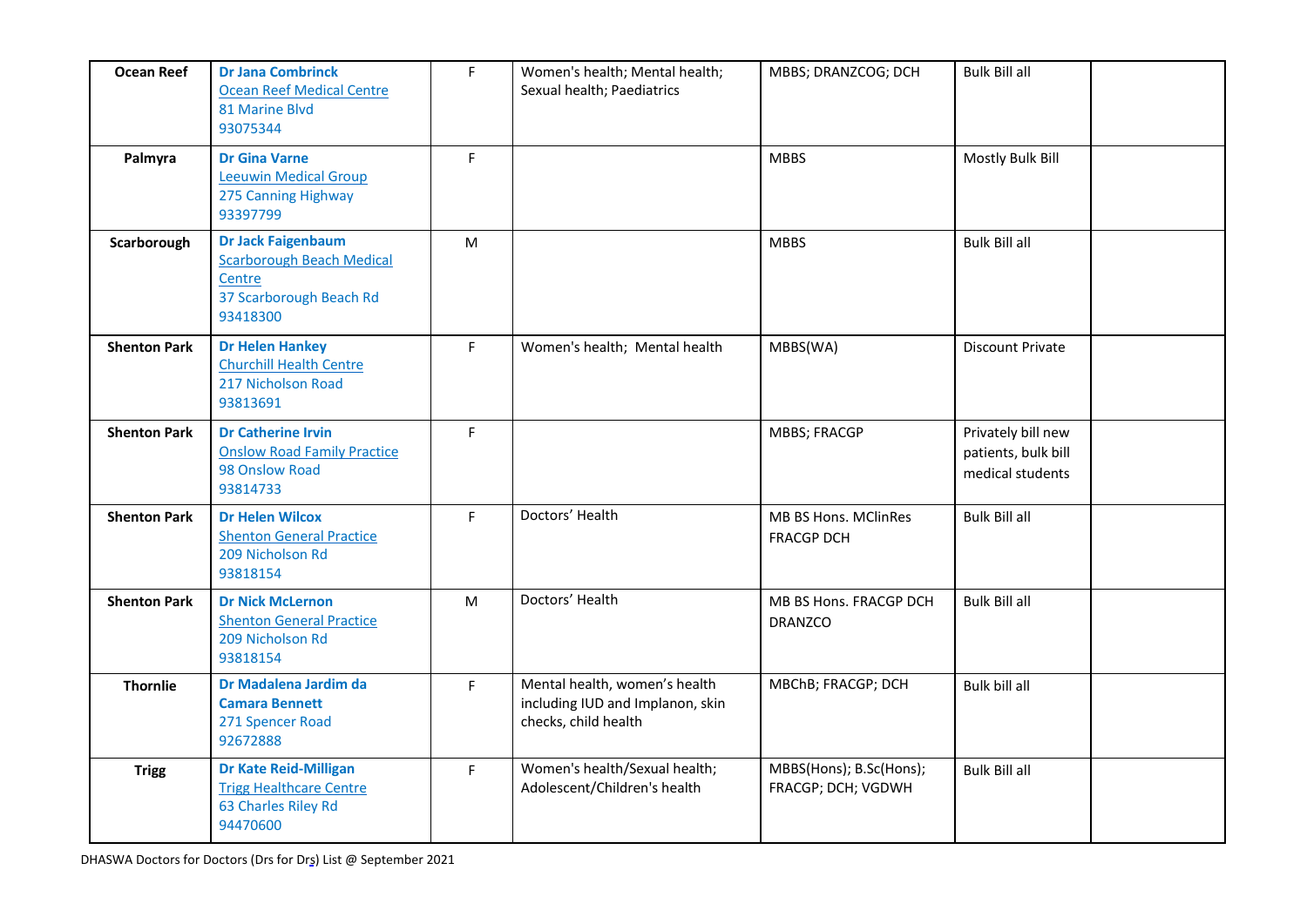| Wanneroo | <b>Dr Ashish Khanna</b><br><b>Brookside Medical Centre</b><br>1/981 Wanneroo Rd<br>65001550            | M  | Dermatology; Mental Health;<br>Chronic Disease Management | MBBS; MS Orthopaedics<br>(Delhi); MRCGP; FRACGP     | <b>Bulk Bill all</b> | Hindi; Punjabi;<br>Urdu |
|----------|--------------------------------------------------------------------------------------------------------|----|-----------------------------------------------------------|-----------------------------------------------------|----------------------|-------------------------|
| Woodvale | <b>Dr Tabitha Holmes</b><br><b>Currambine Family Practice</b><br>Hobsons Gate, Currambine<br>9304 1120 | F. | Women's health; Mental health                             | <b>BSc Exercise Science;</b><br>MBBS (Hons); FRACGP | <b>Bulk Bill all</b> |                         |
| Woodvale | <b>Dr Sharon Vasey</b><br><b>Woodvale Park Medical</b><br>Centre<br>3 Trappers Dr, Woodvale WA         | F. | Mental health; Women's health;<br>Addiction medicine      | FRACGP; MRCGP;<br>MBBCh; DRCOG; DGM                 | <b>Bulk Bill all</b> |                         |
| Yokine   | <b>Dr Peter Cummins</b><br><b>Swan Street Surgery</b><br>135 Swan Street<br>93446144                   | M  |                                                           | BA; MBBS                                            | <b>Bulk Bill all</b> |                         |

## **GENERAL PRACTICE - Country**

| <b>Australind</b> | <b>Dr Candice Simpson</b><br><b>Leschenault Medical Centre</b><br>7/12 Leisure Drive 97258471            | All aspects of general practice;<br>Men's health and chronic pain;<br>Skin surgery | BAppSc(MLS);<br>MBBS(Hons); MIPH;<br><b>FRACGP FARGP</b>            | <b>Bulk Bill all</b> |           |
|-------------------|----------------------------------------------------------------------------------------------------------|------------------------------------------------------------------------------------|---------------------------------------------------------------------|----------------------|-----------|
| <b>Bunbury</b>    | <b>Dr Sanet Du Plessis</b><br><b>Brecken Health Care</b><br>12 -16 Vasse St<br>97918133                  | Mental health                                                                      | <b>MBChB</b>                                                        | <b>Bulk Bill all</b> | Afrikaans |
| <b>Bunbury</b>    | <b>Dr Lauren Gibson</b><br>Dr Foster and Associates<br><b>Usher Surgery</b><br>124 Parade Rd<br>97952555 | Women's health and<br>preventative medicine                                        | MBBS(UWA); FACRRM;<br>DRANZCOG; Advanced<br>Diploma in Child Health | <b>Bulk Bill all</b> |           |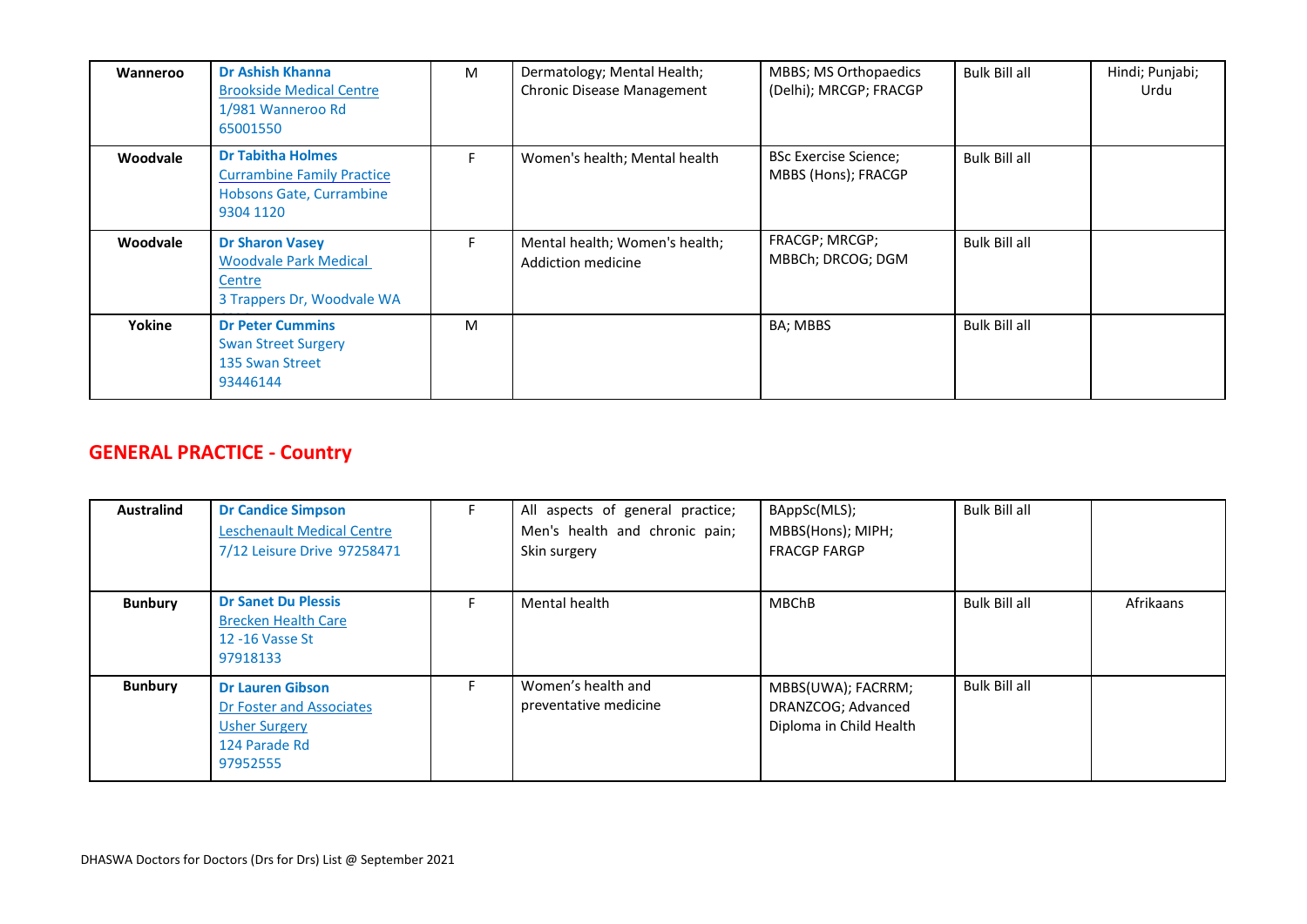| <b>Bunbury</b>   | Dr Brendan O'Dea<br><b>Bunbury Medical Centre</b><br>207 Spencer St<br>97922666                          | ${\sf M}$ | Family medicine; sports /<br>musculoskeletal; obstetrics and<br>gynaecology | MBBS; FRACGP;<br><b>DRANZCOG</b>                                                                            | <b>Bulk Bill all</b>                |          |
|------------------|----------------------------------------------------------------------------------------------------------|-----------|-----------------------------------------------------------------------------|-------------------------------------------------------------------------------------------------------------|-------------------------------------|----------|
| <b>Bunbury</b>   | <b>Dr Nerissa Pecache</b><br><b>Brecken Health Care</b><br>12 - 16 Vasse St<br>97918133                  | F.        | Paediatrics; neonatology; skin<br>cancer medicine                           | MD; FPPS                                                                                                    | Mixed billing                       | Filipino |
| <b>Bunbury</b>   | <b>Dr Christopher Redgment</b><br><b>Brecken Health Care</b><br>12 - 16 Vasse St<br>97918133             | M         | Fertility; Implanon/Mirena;<br>Occupational medicine                        | MBChB; Diploma<br><b>Occupational Medicine;</b><br>Diploma Family Planning;<br>FRCOG; FRACGP; M.<br>Rep.Med | <b>Bulk Bill all</b>                |          |
| <b>Bunbury</b>   | <b>Dr David Waycott</b><br>Dr Foster and Associates<br><b>Usher Surgery</b><br>124 Parade Rd<br>97952555 | ${\sf M}$ | <b>Obstetrics; Paediatrics and Rural</b><br>medicine                        | MBBS (UWA); FRACGP;<br><b>DRANZCOG</b>                                                                      | <b>Bulk Bill all</b>                |          |
| <b>Dalyellup</b> | <b>Dr Ivan Jansz</b><br><b>Dalyellup Family Medical</b><br>Centre<br><b>U 11/135 Norton</b><br>97956422  | ${\sf M}$ | Obstetric Anaesthesia;<br>Dysautonomia                                      | MBBS; FRACGP; Dip<br>RACOG (UK)                                                                             | <b>Bulk Bill all</b>                |          |
| Eaton            | <b>Dr Paul King</b><br><b>Integro Health</b><br>L1 3/8 Cassowary Bend<br>97879072                        | M         | Mental health; referred<br>psychological therapy through<br><b>MHCP</b>     | <b>MBBS; FRACGP</b>                                                                                         | Discount private                    |          |
| Kununoppin       | <b>Dr Brian Walker</b><br><b>Wheatbelt General Practice</b><br>24 Hughes Street<br>96830204              | ${\sf M}$ | Skin cancer surgery                                                         | MB, ChB, FRACGP                                                                                             | <b>Bulk Bill all</b>                | German   |
| <b>Mandurah</b>  | <b>Dr Frank Jones</b><br><b>Murray Medical Centre</b><br>34/36 Minilya Pkway<br>Greenfields<br>95351166  | ${\sf M}$ | Medico-legal; Complex medical<br>care                                       | MB, BCh; DCH; DRCOG;<br>MRCGP; FACRRM;<br><b>FRACGP</b>                                                     | Discuss at each<br>individual level | Welsh    |